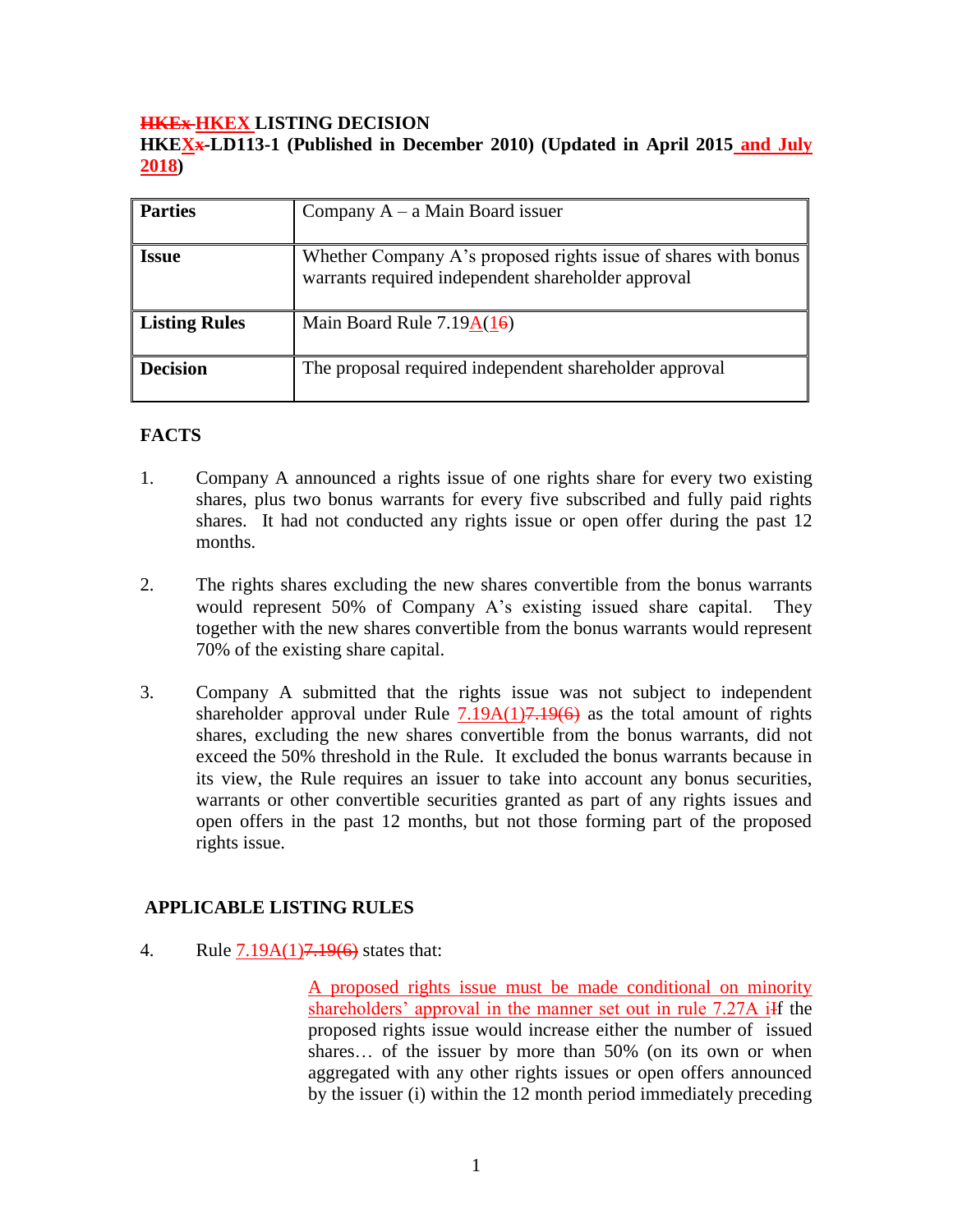the announcement of the proposed rights issue or (ii) prior to such 12 month period where dealing in respect of the shares issued pursuant thereto commenced within such 12 month period, together with any bonus securities, warrants or other convertible securities (assuming full conversion) granted or to be granted to shareholders as part of such rights issues or open offers)...

#### 5. Rule 7.27A states that:

…

Where minority shareholders' approval is required for a rights issue … under Rule 7.19A …:

 $\left(\frac{a_1}{b_1}\right)$  the rights issue ... must be made conditional on approval by shareholders in general meeting by a resolution on which any controlling shareholders and their associates or, where there are no controlling shareholders, directors (excluding independent non-executive directors) and the chief executive of the issuer and their respective associates shall abstain from voting in favour. The issuer must disclose the information required under rule 2.17 in the circular to shareholders;;

## **ANALYSIS**

- 5.6. The purpose of Rule  $7.19A(1)7.19(6)$  is to protect minority shareholders' interests when the potential dilution effect of a proposed rights issue (individually or together with any similar fund raising exercise(s) made in the pervious-previous 12 months) is material.
- 6.7. The Exchange disagreed with Company A's view on the application of Rule 7.19A(1)7.19(6) to the bonus warrants. Under the Rule, an issuer must take into account the proposed rights issue and any other rights issues or open offers made in the past 12 months, together with any bonus securities, warrants or other convertible securities *"granted or to be granted to shareholders as part of such rights issues or open offers*". These bonus securities, warrants or other convertible securities include those forming part of (1) the proposed rights issue and (2) any previous rights issues or open offers.
- 7.8. Here, the bonus warrants formed part of the rights issue. When assessing the ownership dilution effect of the rights issue under Rule  $7.19A(1)7.19(6)$ , Company A should take into account the shares convertible from the bonus warrants.